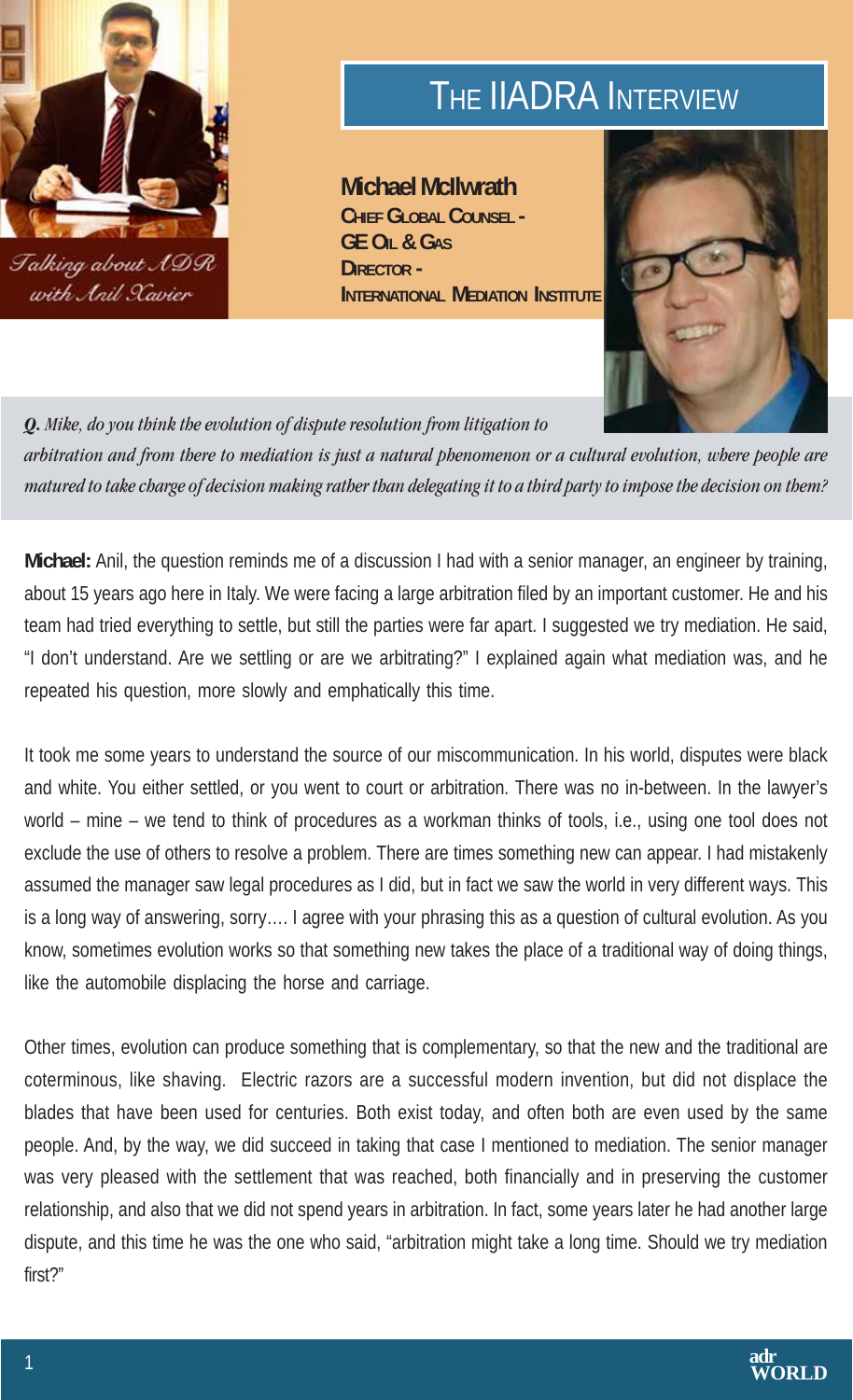*Q. As the Chief Global Counsel of GE Oil & Gas, a large division of one of the world's largest companies, do you think mediation makes a better business sense in dispute resolution for companies?*

**Michael:** On this, I would go back to my answer above. "Better" is a term that implies a comparison with something else, and this is not an answer I can give in the abstract. I would say that mediation is almost always our preferred option when there are concerns about time, cost, and commercial relationships. It is also a preferred option when the goal is something that a judge or arbitrator simply cannot deliver, such as a restructured commercial relationship such as an outcome based on discounts or new orders.

*Q. When we talk about the advantages of mediation, don't you feel there is a lack of transparency with respect to the availability and credibility of efficient mediators and uniformity of the mediation process?*

**Michael:** First, the lack of transparency is not as big a problem in mediation as it is in arbitration. Mediators tend to be, as a class, generally better about disclosing how they manage cases and how they get results. Arbitrators tend not to disclose this sort of information, and rarely do they given details about how they conducted past cases or how long they took. Perhaps arbitrators believe that giving more information will tend to "define" them, and make them less appealing to many parties.

Second, the problem of transparency and competency in mediation is much less today, and also less controversial than when the International Mediation Institute (IMI) was created eight years ago. We have since then seen many countries beginning to enact certification requirements. There seems to be a general consensus building that if you are going to have lots of mediations in a country, then you should make sure the mediators are trained and subject to reasonably high ethical standards and disciplinary codes, as with any other profession.

*Q. Another important complaint raised by lawyers regarding mediation, especially international mediation is that the outcome is not enforceable and the better option of ADR is still arbitration as an arbitral award is internationally recognized and is enforceable in courts of law. Don't you think this is a major hurdle in the business community not accepting it?*

**Michael**: Well, I think it's a misunderstanding on the part of the business community. It's also dead wrong. The outcome of a mediation is of course enforceable. A settlement is a contract, a concept that business people are intimately familiar with. Whoever has been going around saying that mediation doesn't produce binding and enforceable outcomes needs to go re-read their Contracts textbook from their first year of law school.

In any event, UNCITRAL is currently exploring the possibility of an international convention for the recognition and enforceable of mediated settlement agreements, but them on par with the NY Convention with respect to

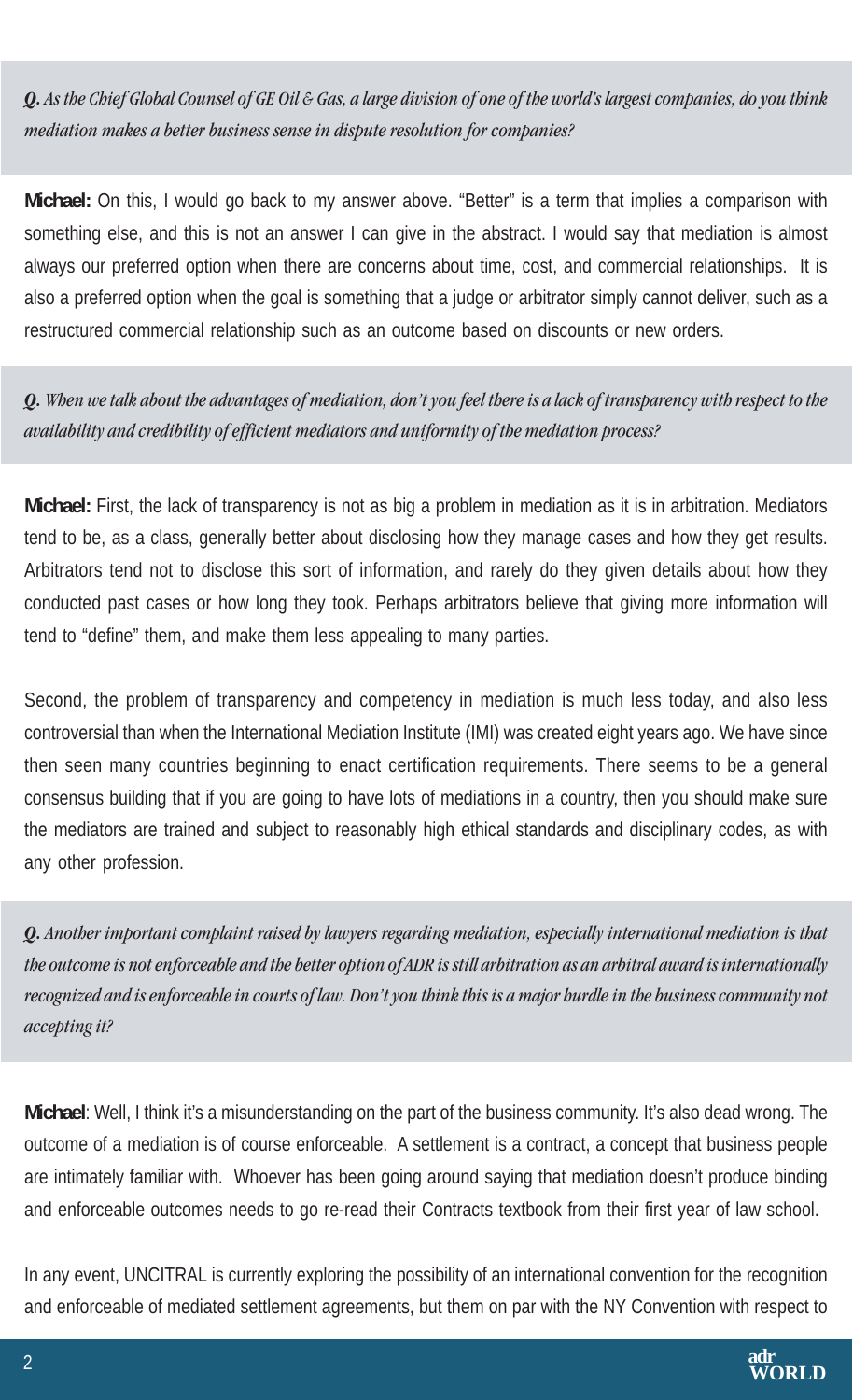international enforceability. I think this would be terrific, and certainly help dispel the common misunderstanding about enforceability.

*Q. How could International Mediation Institute (IMI) contribute in creating the credibility and acceptance of mediation?*

**Michael:** Probably the greatest contribution from IMI to date has been the idea that standards can be developed and applied to mediation, transforming the practice into a genuine profession. Few reasonable people would ask an unlicensed physician to treat their children or themselves for a major problem, but until recently even leading companies were taking their largest cases to essentially unlicensed mediators. And I have some brutal experiences where a mediator was not competent or experienced and actually did more harm than good. Part of IMI's mission now is promoting standards, helping them get more traction in different legal systems.

*Q. To commemorate the 40th anniversary of the 1976 Global Pound Conference at Minnesota, the IMI is initiating a second Global Pound Conference series across various cities in the world in 2016. You being the Chair of the GPC organizing committee, can you please tell me the object of the GPC series?*

**Michael:** Is there a word limit for this interview? On a serious note, the GPC's dedicated website will have just launched by the time this interview. http://globalpoundconference.org . I would urge your readers to check the site and see how to get involved. At this moment we have 35 cities in 26 countries that will host conferences based on common "core" themes about many aspects of dispute resolution, not just mediation. The conference will kick off with a two-day event in Singapore on 17-18 March 2016 (http:// singapore2016.globalpoundconference.org) and will conclude in London in July 2017. In all the conferences we will have broad stakeholder participation – users, counsel, mediators, judges, arbitrators, academics, government – and will gather information that can be used to shape the future of dispute resolution. It will be an amazing conversation. If you are involved in commercial dispute resolution, you will want to be involved in the GPC Series.

*Q. Do you think the GPC series would be a turning point in the shaping the future dispute resolution culture?*

**Michael:** Yes. In fact, even at this early stage in the organization of the GPC we are seeing people making new connections and talking about how disputes are conducted in their countries compared with others, and how things could be improved. The results of this conversation will be difficult to ignore.

*Q. The global arbitration community often says arbitration is different in India and rest of the world. To overcome this criticism the Arbitration Act is being amended based on the recommendation of the Law Commission of India,*

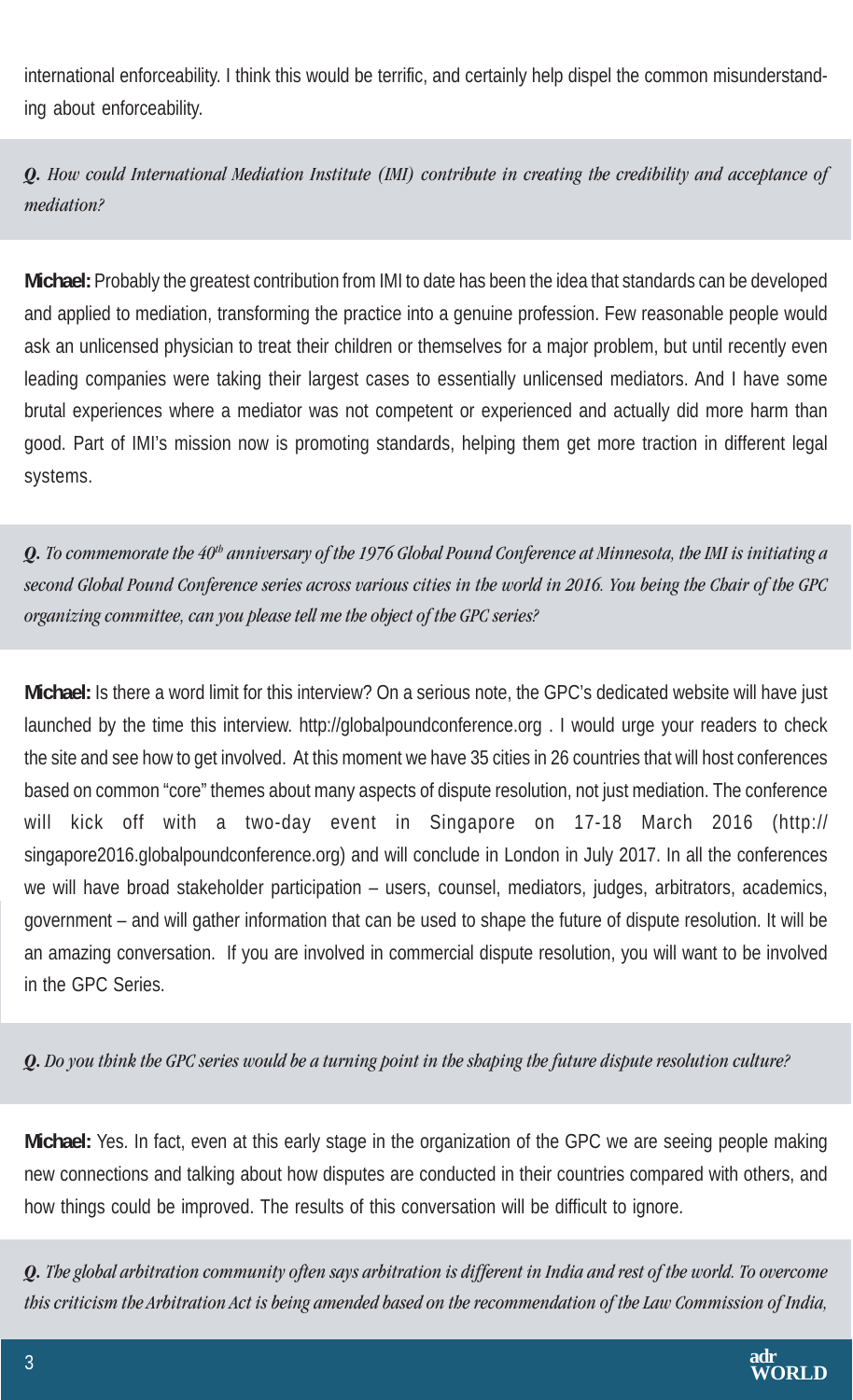*do you think just by amending the law, the arbitration process and culture in India can be improved or is there anything further that we need to do for improving it?*

**Michael:** Here, I speak as a frustrated in-house lawyer with some experience with arbitration in India. There are a number of issues we could discuss, but there are two main ones from my point of view.

The first is that India's legal culture is relatively isolated from other parts of the world. Perhaps because foreign lawyers and firms cannot practice in India, innovation just seems to come slower. Local traditions tend to dominate, and still in India we see practices that disappeared decades ago in other countries, if they ever existed at all, such as the appointment of retired judges as arbitrators, or government-owned companies keeping their own lists of arbitrators that they require parties to accept. These practices are short-sighted, because they make resolving disputes in India look riskier to a foreign party, and companies expect to be compensated for taking increased risk, ie, what you get are higher prices.

I will give you an example of the problem of a local legal culture that I am talking about. Some years ago we were in the seventh or eighth year of an arbitration taking place in Calcutta. The arbitrators were all retired Indian judges, which was also my own fault for having agreed to appoint one of them. I would never do that again today, and would probably appoint someone from outside of India in most cases. But then I was naïve. At one of the many many "sittings" which took place over the course of several years, I stated that my company felt the proceedings were taking very long and we wondered if it would be possible to conclude them soon. One of the arbitrators scolded me and pointed out that while the arbitration might end in 10 years, this was much better than the 20 years it would take us in the Indian courts.

While I did not respond, I found his answer to insensitive and off-putting. We were not in the Indian courts. We had chosen arbitration. The comparison for us, an international company, was not the time it would take in an Indian court, but the 18 months to two years that comparable arbitrations take in other parts of the world, such as Singapore or Hong Kong. But there was no point in arguing. I was speaking to a retired Indian judge, and we had different baselines against which we measured our sense of a reasonable time to resolve things.

The second problem is simply the Indian courts and the inconsistency and at times poor treatment given to arbitration. We had a 1998 award from an ICC tribunal that we tried to get recognized in Delhi court against an Indian company. In 2013, after 15 years and having produced the available record from the arbitration (far more than other countries require), the court declined to allow enforcement to occur, a decision that was based on the judge's assessment of the merits addressed by the arbitrators.

Our counterpart in that particular case had a reputation of entering into many international commercial contracts to buy expensive equipment, and then refusing payment on baseless grounds. They lost all the arbitrations… I think I was told they something like 36 decided against them… but they kept the cases tied up in the courts, avoiding any enforcement of them. Similarly, we know of many privately held Indian companies that are